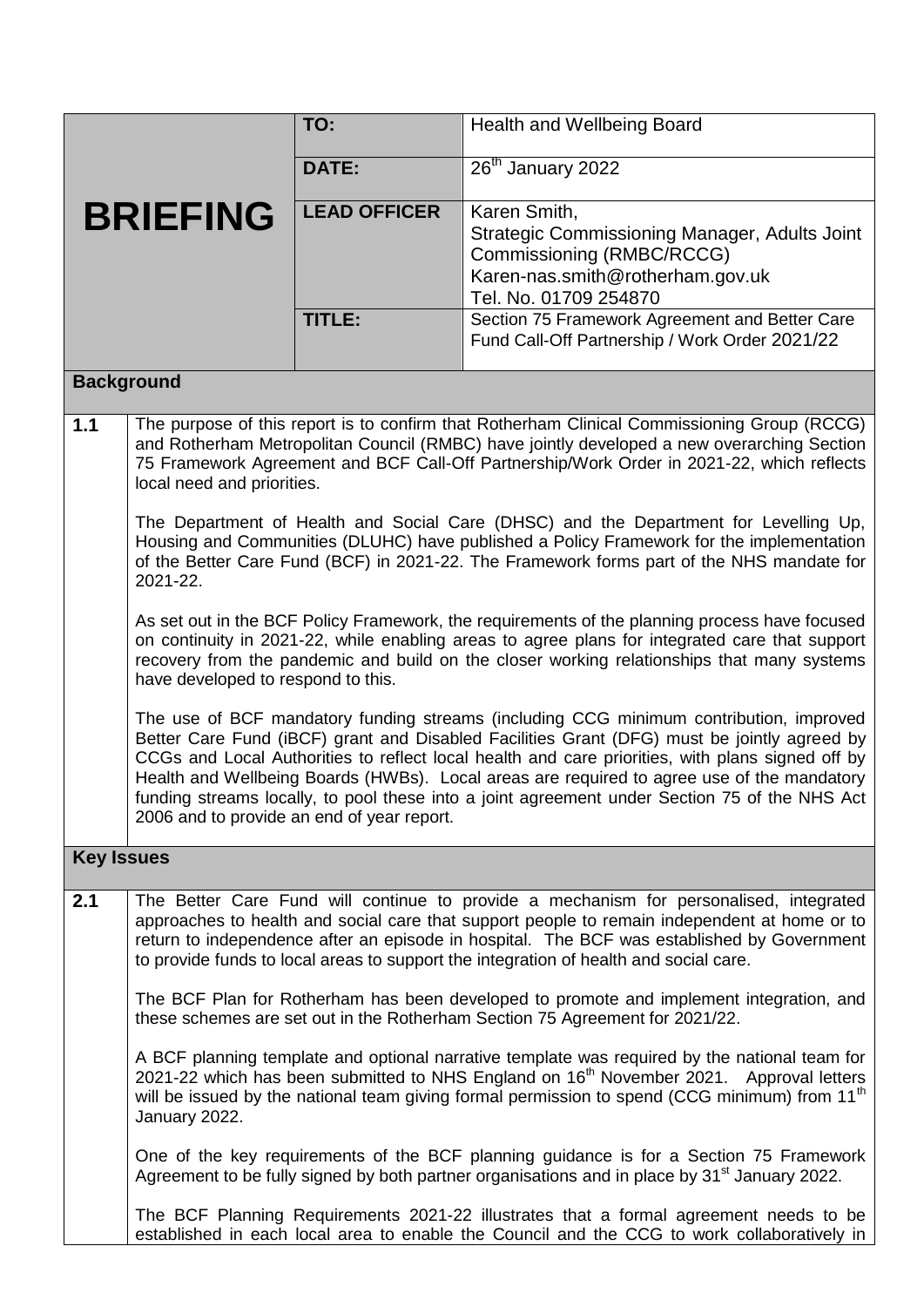|     | delivering the services. The requirement is for an agreement using Section 75 of the National<br>Health Service Act, 2006.                                                                                                                                                                                                                                                                                                                       |
|-----|--------------------------------------------------------------------------------------------------------------------------------------------------------------------------------------------------------------------------------------------------------------------------------------------------------------------------------------------------------------------------------------------------------------------------------------------------|
|     | This partnership framework agreement gives powers to local authorities and health bodies to<br>establish and maintain pooled funds, out of which payment may be made towards expenditure<br>incurred in the exercise of prescribed local authority functions and prescribed National Health<br>Service (NHS) functions.                                                                                                                          |
|     | A Section 75 framework agreement is used when there is some cross-over of functions between<br>the two organisations; to allow them to act in partnership to pool budgets or create non-pooled<br>funds, to agree that staff carrying out the inter-related functions can undertake work for both<br>parties and to delegate functions to provide a more seamless service.                                                                       |
|     | A Section 75 framework agreement records a wider working relationship between health and<br>social care organisations, with a view to arrangements being developed across a number of<br>different services or it can be used for a single discrete service.                                                                                                                                                                                     |
|     | The Section 75 Framework Agreement has established two pooled budgets. With each<br>organisation hosting one fund, the proposal allows both the Council and CCG to maximise the<br>benefits of hosting a pooled budget.                                                                                                                                                                                                                          |
|     | A performance management programme has been developed which will allow a close focus on<br>each of the BCF schemes. The schemes have been mapped into two pooled budgets to allow<br>similar services to explore opportunities for further integrated working, and to work together to<br>collect and monitor data, ensuring duplication is avoided.                                                                                             |
|     | The BCF Operational Group gathers reviews and interprets performance data, and ensures<br>targets are monitored and met. The BCF Executive Group is the body which has strategic<br>oversight of the whole BCF plan. The officer groups will be held accountable across the system<br>and have key representatives from both RCCG and RMBC. Terms of Reference for each of<br>these groups are set out in BCF Call-Off Partnership / Work Order. |
|     | This partnership will work across all Partners to ensure effective delivery of the ambitions set out<br>in the BCF metric plans. The CCG and Council have agreed a risk fund, spread across the two<br>pooled budgets, which will be used to fund any shortfall due to targets being missed, or<br>unexpected overspends.                                                                                                                        |
|     | The details of the two pooled funds are set out in the BCF Call Off Partnership/Work Order. In<br>brief, there are two funds within the £45.486m BCF Plan for 2021/22. One fund, hosted by the<br>CCG, is valued at £11.336m and the other fund, hosted by the Council, is valued at £34.150m.<br>Both funds sit under the same Section 75 Framework Agreement which provides governance for<br>the BCF plan.                                    |
|     | In line with previous years the BCF Risk Pool will be utilised to contribute to the increase in<br>demand for reablement, to support hospital discharges and brokerage support                                                                                                                                                                                                                                                                   |
|     | Risk sharing agreements have been agreed to protect both parties from areas of overspend and<br>financial risk.                                                                                                                                                                                                                                                                                                                                  |
|     | <b>Key Actions and Relevant Timelines</b>                                                                                                                                                                                                                                                                                                                                                                                                        |
| 3.1 | The BCF planning and narrative templates for 2021-22 are going through various stages of the<br>approval process as follows:                                                                                                                                                                                                                                                                                                                     |
|     | BCF planning submission from local HWB areas - 16 <sup>th</sup> November 2021.<br>٠<br>Approval letters issued giving formal permission to spend - 11 <sup>th</sup> January 2022.<br>٠<br>The Section 75 Framework Agreement (Appendix 1) and Better Care Fund Call-Off<br>٠<br>Partnership / Work Order 2021/22 (Appendix 2) has now been signed by both partner<br>organisations - 31 <sup>st</sup> January 2022                               |